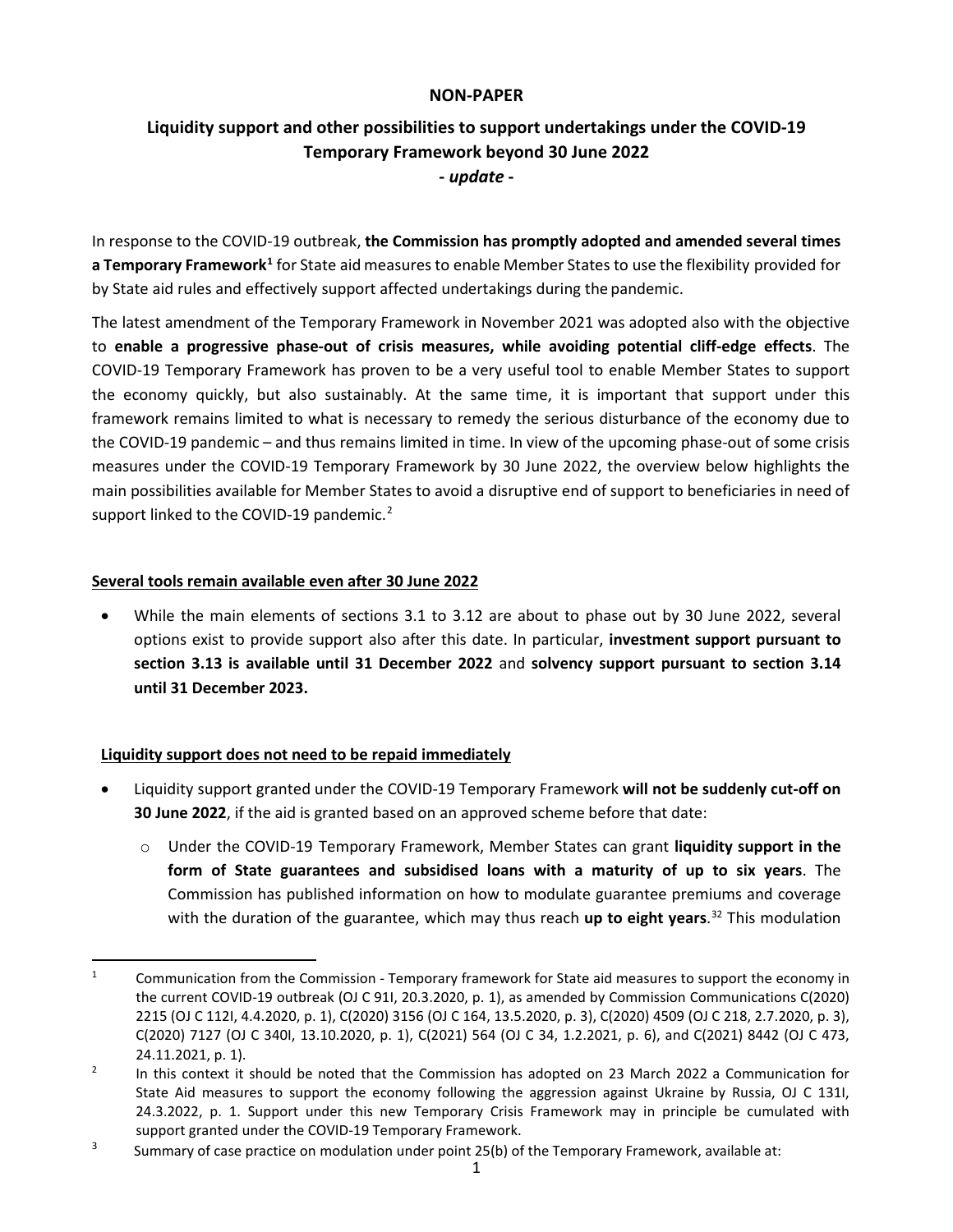applies also in the case of subsidised loans. This means that, as long as the State guarantee or subsidised loan is granted before the expiry of the COVID-19 Temporary Framework, its maturity can extend up to eight years after its granting, provided such a modulation of duration according to point 25b and 27b of the COVID-19 Temporary Framework is compensated with an increase of the guarantee premium or credit risk margin starting from the first year.

- o Furthermore, the COVID-19 Temporary Framework enables Member States to grant liquidity support in the form of **State guarantees and subsidised loans for an even longer period of time,**  provided that the relevant aid ceilings and conditions for limited amounts of aid (section 3.1) and support for uncovered fixed costs (section 3.12) are met (and the aid is granted before the expiry of the Temporary Framework).
- o The Temporary Framework also enables Member States to grant **guarantees on newly issued subordinated loans or provide subordinated loans** to undertakings with favourable pricing up to a maximum loan amount per beneficiary. The aid must be granted before the expiry of the Temporary Framework, and the maturity of the subordinated loans may be **up to eight years** according to the provisions mentioned above on modulation, combined with the mark-up for subordinated loans as applicable pursuant to point 25bis (for guarantees) and 27bis (for subordinated loans) respectively.
- o In this context it should also be recalled that the COVID-19 Temporary Framework refers to maximum loan amounts but **does not prescribe a certain repayment schedule**. This implies that loans with a regular repayment scheme are equally acceptable as are so-called "bullet loans", where the full loan principal has to be repaid only at the end of the duration.
- o In addition, the Commission has also accepted so called **"grace periods" for interest payments**, **if the accrued interest is capitalised accordingly** as of day one (at least at the rates of the applicable section of the COVID-19 Temporary Framework) and added to the outstanding loan principal. [4](#page-1-0) Any such option may not result in exceeding the applicable maximum aid amounts.
- o In principle, comparable flexibility regarding repayment schedules could also be considered for participations or hybrid loans granted under **section 3.11** if provided for in the national scheme as approved: the COVID-19 Temporary Framework does not provide for any specific timeline in this respect. However, pursuant to section 3.11.7 of the COVID-19 Temporary Framework, an **exit strategy** must be prepared for certain interventions that has to be endorsed by the Member State and submitted to the Commission **within 12 month after the aid is granted**. Within these limits, changes to the repayment schedule and potentially also grace periods for interest payments could be possible if deferred interests are capitalised and priced in line with the COVID-19 Temporary Framework requirements.

### **Conversion and loan restructuring options are available until 30 June 2023**

 $\overline{a}$ 

• Member States have in addition the following options available to **convert repayable advances, guarantees, loans or other repayable instruments into grants until 30 June 2023**, provided this is

[https://ec.europa.eu/competition-policy/system/files/2021-](https://ec.europa.eu/competition-policy/system/files/2021-03/summary_of_case_practice_on_modulation_under_point_25%28b%29_of_TF.pdf) 03/summary of case practice on modulation under point 25%28b%29 of TF.pdf

<span id="page-1-0"></span><sup>&</sup>lt;sup>4</sup> See for example State aid case SA.64415 (2021/N) – Slovakia COVID-19: State aid scheme to safeguard liquidity for travel agencies, Commission Decision of 9.9.2021, C(2021) 6698 final.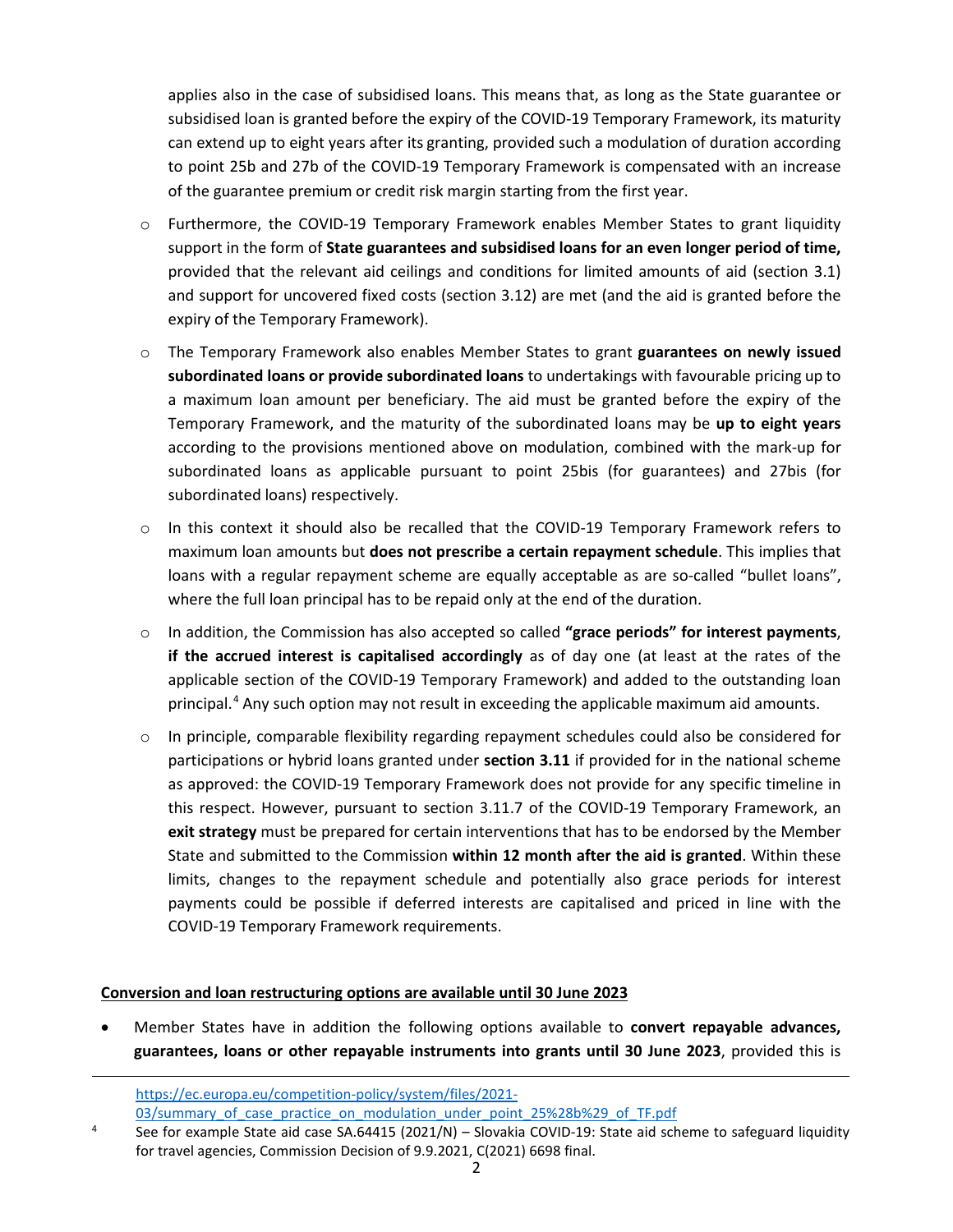provided for in the applicable and approved national legal basis:

- o Repayable instruments (e.g., repayable advances, guarantees and loans) granted under a scheme based on any section of the Temporary Framework may be **converted into direct grants under section 3.1 until 30 June 2023**, provided such a conversion is based on objective criteria and does not lead to exceeding the aid ceilings for limited amounts of aid under section 3.1 as specified in **point 23ter**. Such a possibility to convert **needs to be provided for in the applicable and approved national scheme** and would allow under specific conditions to write-off parts of a loan granted if all the applicable conditions of section 3.1 are complied with.
- o A comparable conversion option exists based on **point 87bis**, where beneficiaries qualify for support pursuant to section 3.12. In as far as provided for under the applicable and approved national scheme, Member States may convert repayable advances, guarantees, loans or other repayable instruments granted under a scheme based on any section of the COVID-19 Temporary Framework into direct grants by 30 June 2023 applying the aid ceilings under section 3.12 (support for uncovered fixed costs) provided the other conditions of that section are met.
- In addition to conversion, the COVID-19 Temporary Framework also provides the possibility for approved national schemes to include options for **restructuring of repayable instruments granted under section 3.1, 3.3, or 3.12** where required **until 30 June 2023**. Pursuant to **point 27ter** of the Temporary Framework, such restructuring will be compatible provided that it is based on sound economic analysis of the specific situation of the individual case as part of the ordinary prudential practices, respects the conditions of the applicable section especially in terms of minimum credit risk margins and maximum duration, and does not lead to an increase in the initially granted loan amount. $5$

## **General State aid principles provide additional flexibility**

- Furthermore, Member States may opt for restructuring guarantees, loans or other repayable instruments that do not amount to granting new aid, in which case a notification is not needed. On the one hand, the Commission has already explained that following option exists:
	- o **Member States may wish to allow a prolongation of guarantees** granted under sections 3.1 on limited amounts of aid, 3.3 on subsidized loans, or 3.12 on support for uncovered fixed costs, even after the expiry of the Temporary Framework, as long as this is stipulated in the initial guarantee contract between the State and the bank, the total duration of the guarantee does not exceed eight years and the guarantee is adequately re-priced. Where those conditions do not leave any discretion to the Member State's authorities when the duration of the guarantee is extended, this would not qualify as a granting of new aid and may accordingly be used also after the dates specified in the Temporary Framework as explained in recital (12) of the sixth amendment<sup>[6](#page-2-1)</sup>. This means in practice that if the borrower cannot repay the loan within the initial

<span id="page-2-0"></span><sup>&</sup>lt;sup>5</sup> See for example State aid cases SA.100743 (2021/N) – Germany COVID-19: Modification, Commission Decision of 21.12.2021 C(2021) 9879 final (concerning repayable instruments, see recitals 5c and 20), SA.100998 (2021/N) – Malta COVID-19: Reintroduction, Commission Decision of 12.1.2022 C(2022) 255 final (concerning guarantees, see recitals 9c and 21b) or SA.101099 SA.101099 (2021/N) – Slovenia COVID-19: Prolongation and amendment, Commission Decision of 12.1.2022, C(2022) 252 final (concerning loans, see recitals 8 and 18).

<span id="page-2-1"></span><sup>&</sup>lt;sup>6</sup> Communication from the Commission on the sixth Amendment to the Temporary Framework for State aid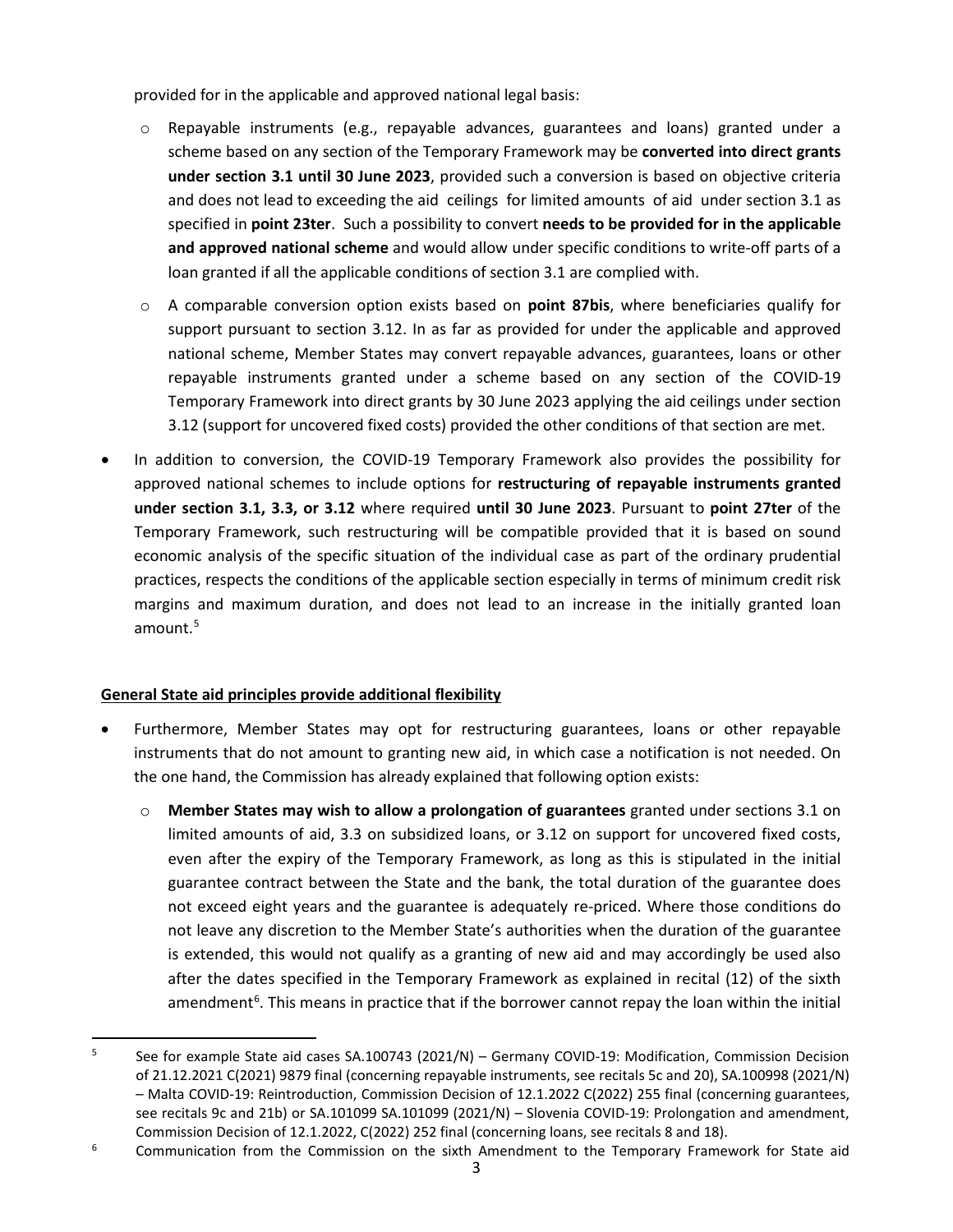maturity, it can ask the bank to extend the maturity and the State guarantee is extended automatically to match the revised maturity. This allows the restructuring of existing guaranteed loans also after the expiry of the Temporary Framework provided the national legal basis as approved by the Commission before 30 June 2022 provides for such a possibility. If **Member States want to use this possibility, they should also ensure that the guarantee contracts as concluded at the latest on June 2022 between the State and the credit or financial institutions explicitly include such a possibility** and that the **final beneficiaries have been informed** of this possibility.

- In addition, Member States may also act as market operators in specific situations and under certain conditions:
	- $\circ$  The restructuring of publically guaranteed loans may occur during the agreed duration and **following the guarantee event in the context of judicial or similar proceedings**. [7](#page-3-0) For example, if there is a credit event and the guarantee is called by the bank, the final settlement and payment of that guarantee may be extended beyond the initial duration of the guaranteed loan (e.g., six years) upon decision of a judicial authority in preventive or insolvency proceedings, or proceedings led under the auspices of another independent body with similar or stronger safeguards, in order to ensure that the State behaves as a market creditor.
	- $\circ$  The fact that a Member State has an economic exposure resulting from State aid granted under the COVID-19 Temporary Framework does not exclude that the **private operator principle** can be applicable to subsequent actions taken by that Member State in support of a specific undertaking. Any such action needs to be clearly independent from the initial granting and needs to be based solely on the intention to protect the Member State's own economic interests and based on a diligent case-by-case assessment to be conducted by the involved financial institutions and the specific Member State.<sup>[8](#page-3-1)</sup> In particular, the Commission would consider that in a situation where all creditors of a specific borrower accept a restructuring of outstanding debt on equal terms ("pari-passu"), an equal participation of the State would not amount to granting of new aid.

### **Additional options available under other legal bases**

l

• On the basis of Article 107(3)(c) TFEU and as further specified in the **Rescue and Restructuring State**  aid Guidelines<sup>[9](#page-3-2)</sup>, Member States can notify to the Commission aid schemes to meet acute liquidity

measures to support the economy in the current COVID-19 outbreak, OJ C 473, 24.11.2021, p. 1.

<span id="page-3-0"></span><sup>7</sup> The relevant credit event must be clearly defined at the moment of granting (or in case of a change in any case before the expiry of the COVID-19 Temporary Framework) but does not need to be necessarily limited to court restructurings, but could also be voluntary (e.g. in the form of a "médiation du credit") based on the following safeguards: (i) a credit event on a loan would lead to a credit event for all the other loans of the same borrower, from a prudential perspective (i.e. higher provisioning for the bank) and (ii) the involved credit institution has a fiduciary duty towards the State, i.e. they have to manage the guaranteed loan diligently. The State can bring the bank in front of a judge if those fiduciary duties are not complied with.

<span id="page-3-1"></span><sup>&</sup>lt;sup>8</sup> See judgment of the Court in case C-579/16 P - Commission v FIH Holding and FIH Erhversbank, EU:C:2018:159, recital 73; see also the see also recent Opinion of AG Ćapeta in joined cases C-331/20 P and C-343/20 P – Voletea, EasyJet v European Commission, EU:C:2022:283, recitals 84 to 91.

<span id="page-3-2"></span><sup>&</sup>lt;sup>9</sup> Guidelines on State aid for rescuing and restructuring non-financial undertakings in difficulty, OJ C 249, 31.7.2014, p.1.